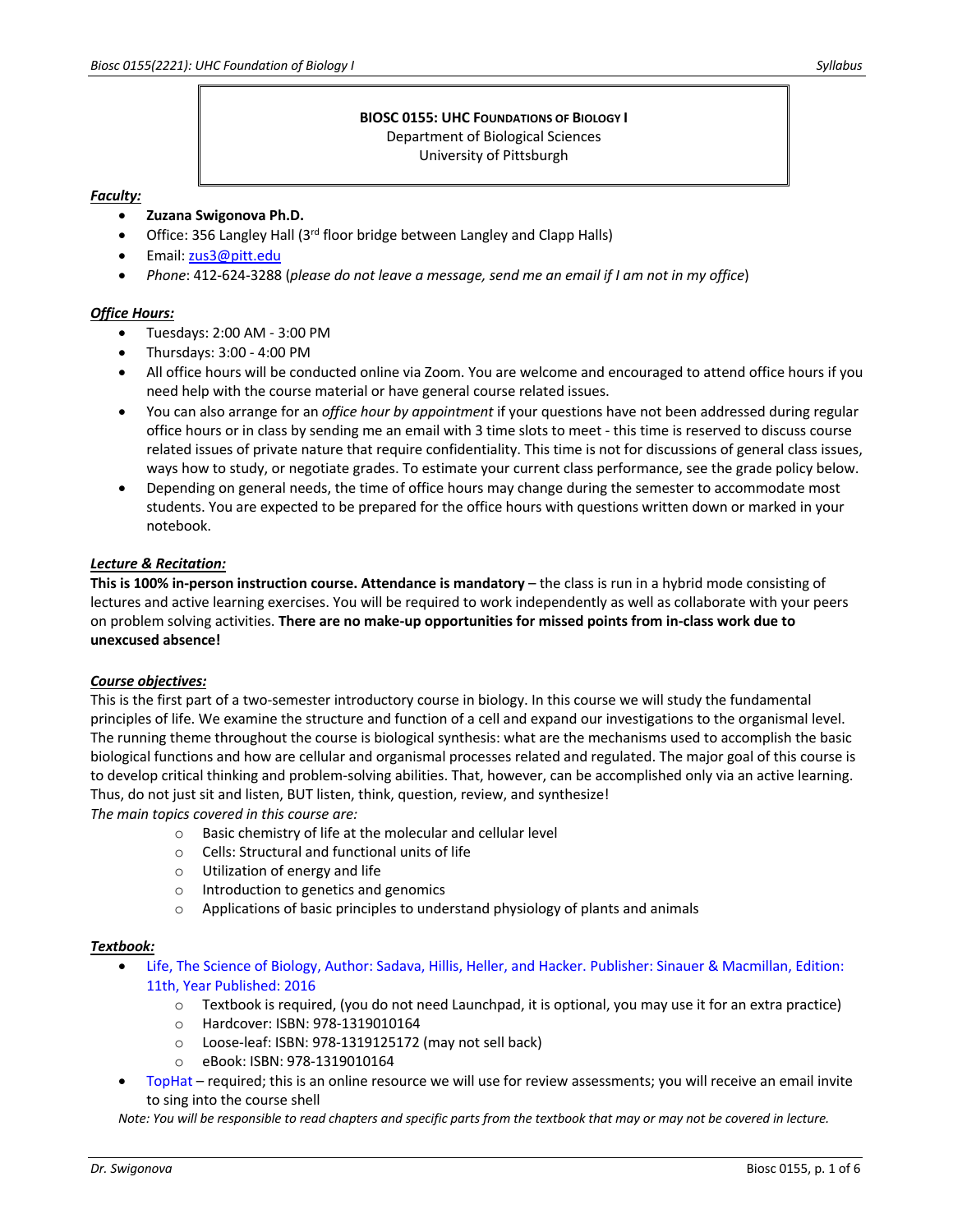#### *Canvas:*

Course material, Zoom link to office hours, assessment results will be accessible from Canvas. Main communication with the class will be during scheduled class times, Zoom office hours and via Canvas announcements.

### *Assignments:*

Weekly assignments include reading of background chapters as indicated in the course schedule. You are required to read the assigned chapter prior to lecture. There will be additional readings based on the topics covered (such as peer reviewed journal articles), which will be announced in class and posted on Canvas. You must check Canvas regularly before each class for new postings. Be proactive, this is a dynamic class and active participation is essential for success in this course.

### *Class:*

This course runs in a semi-flipped instructional mode. Classes will consist of lectures and active-learning exercises during which you will be expected to work individually as well collaborate on problem solutions with your peers. You are expected to read the assigned chapters before each period (see course schedule), review covered material as needed, and take notes during class. Be prepared to answer questions anytime during class! There will be plenty of opportunities for discussions. Be prepared and keep up with your studying. Active participation and constructive comments are expected from you during class at any time.

#### *Class Etiquette:*

Class time is reserved for learning. Late arrival or early dismissal is disruptive and disrespectful of your classmates and the instructor. If there are extenuating circumstances that necessitated a late arrival, you should quietly enter the classroom and select a seat closest to the entry to minimize disruption. Furthermore, there should be no talking outside of designated discussion periods. Cell phones should be turned off during class time (unless instructed for TopHat use). You may use tablet or a computer notebook in class to make notes. Absolutely no texting, picture taking, or emailing during class lecture or work. Inappropriate behavior and usage of technology will be dealt according to the University Guidelines on Academic Integrity (see below).

# *Computers & Tablets:*

It is your responsibility to have an appropriate electronic device that allows you to connect to TopHat and Zoom and access course material via Canvas. You may request to borrow a device by contacting the Information Technology support office.

#### *Grading:*

All exams will be administered in-class as a hard-copy exam. All other assignments are accessible from Canvas and all submissions also occur via Canvas within designated links. Please follow the course schedule that lists all the assignment due dates. There are no participation points, all points are from completed work!

All grades are assigned based on the points earned on the exams and other assessments (see below). *There is no curve in this class. THERE ARE NO BONUS POINTS OR EXTRA CREDIT POINTS AVAILABLE!*

Final grades will be determined based on the percentage of points collected from assigned work as follows:

| Assessment                        | <b>Allocation</b> |
|-----------------------------------|-------------------|
| 3 Midterm Exams                   | 50%               |
| Groups Assignments <sup>(i)</sup> | 10%               |
| TopHat Reviews <sup>(i)</sup>     | 7%                |
| Research Paper <sup>(ii)</sup>    | 8%                |
| Final Exam(iii)                   | 25%               |

*(i) There are no extra opportunities for missed assignments! There is a 10% buffer that will account for missed class due to excused absence (see above), tardiness, missing a device, problems with technology, etc. You are expected to have a TopHat compatible charged and functional electronic device for each lecture and recitation. It is your responsibility to follow up on technical issues and have access to class e-material.*

*(ii) As part of your basic training as a biologist, you will read and discuss primary literature associated with material covered in class. To demonstrate your skills of proper usage of scientific literature and critical evaluation of presented data and conclusions, you will write a report on a selected topic. Evaluation of this project will be based on the quality of the report and summary of supporting evidence from primary literature. Detailed guidelines will be posted on Canvas.*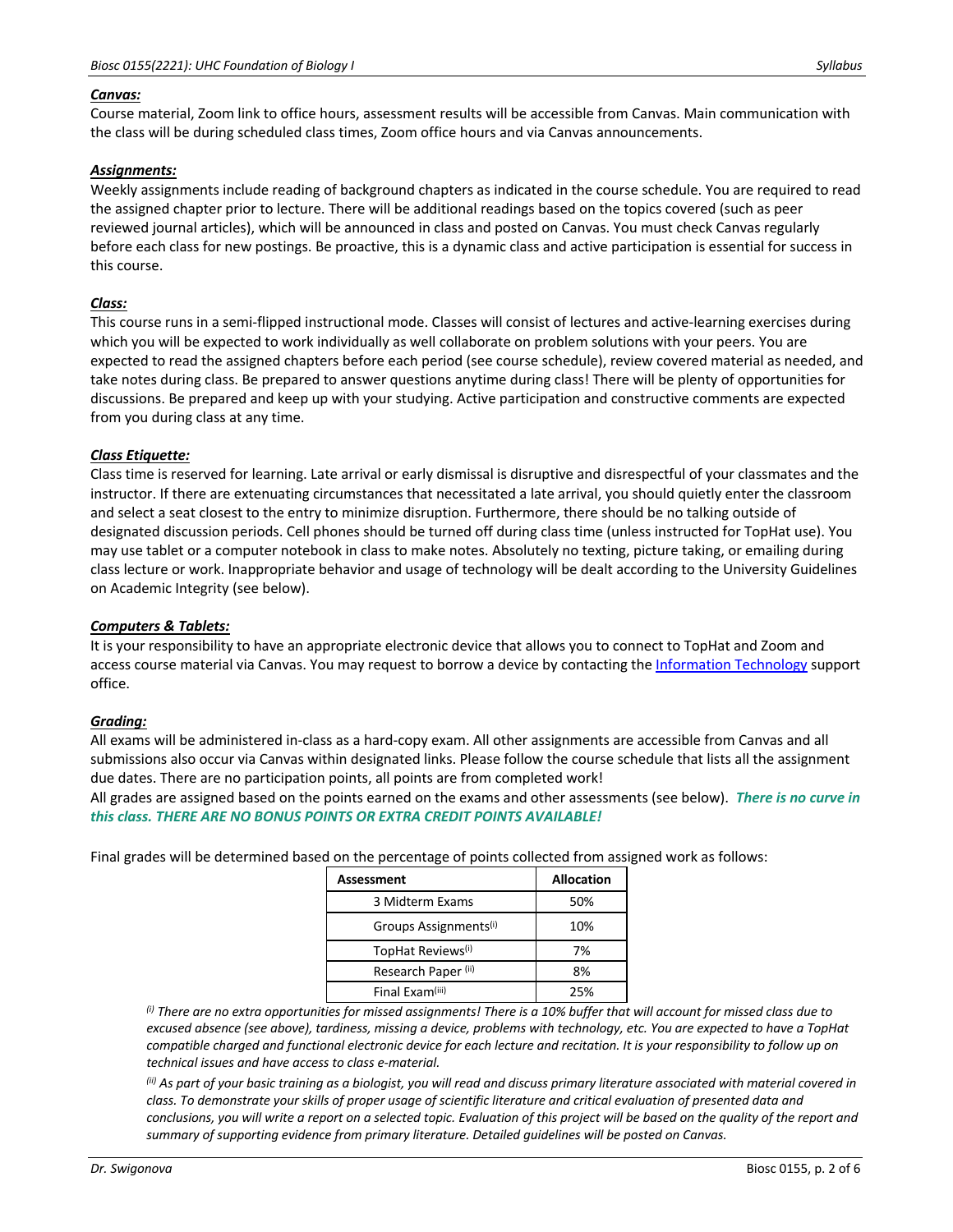*(iii) The final exam is cumulative. If you do better on the final exam then on one of the midterms, your (lowest) midterm score will be replaced by a score based on the final exam (not applicable to replace zero score for a missed unexcused midterm). You are not permitted to skip the final exam, even if you have an A+ in the course. If you miss the final and you do not provide a valid excuse, zero will be assigned and final grade will be determined using the zero score.*

| Final % | Grade | Final % | Grade |
|---------|-------|---------|-------|
| 98-100  | A+    | 72      | C     |
| 92      | A     | 70      | C-    |
| 90      | А-    | 67      | D+    |
| 87      | B+    | 62      | D     |
| 82      | B     | 60      | D-    |
| 80      | В-    | ≤59.9   | F     |
| 77      | $C+$  |         |       |

Final grade will be determined according to the grading scale as follows:

### *Missed Exams:*

There are no make-up exams, assignments, or extra credit opportunities in this course. If you can anticipate beforehand that you may not be able to meet a specific deadline, contact Dr. Swigonova immediately! Some cases may require individual attention, depending on the severity of the case. In general, if you missed a midterm and you do not have adequate excuse (see below), you will obtain 0 points for the exam. Missing a final will result in score 0 for the final. If you miss one of the midterm examinations due to an excused emergency absence, your midterm score will be calculated from your score obtained from the final examination. If you miss an examination due to an emergency (illness, serious injury or a death in your immediate family), you must submit, in writing, your request for an excused absence. Just informing the lecturer is not sufficient! Please use the following guidelines when preparing your request:

- 1. Your written request for an excused absence must indicate your name, the nature of the emergency and the date of the examination that you missed.
- 2. If you miss an exam due to a medical condition, you must include documentation (a signed letter from your physician)
- 3. If you miss an exam due to a death in your immediate family, your excuse must include a copy of the obituary and a signed letter from a family member who can verify your relationship with the diseased.
- 4. All supportive evidence MUST include a phone number for verification and must also reach Dr. Swigonova NO LATER THAN THREE BUSINESS DAYS after the exam.

No one will be excused from more than one examination!

Failure to comply with these guidelines will result in zero points recorded for the missed exam. If you miss more than one examination, you should discuss possible options available to you with your advisor or the CAS Dean's Office. Students who miss the final exam due to an emergency should pursue the G grade option as detailed below.

#### *Regrade Request:*

You may request a regrade of any portion of an exam by submitting your request in writing and explaining why you think the grading was in error (providing specific references to textbook or primary literature). This request must be submitted to the instructor within one week of the posted results. Please consult the answer key and your textbook prior to submitting your request.

# *G grade:*

If you wish to petition for a G grade, you must submit a request for this change in writing and you must document your reason(s). You will be required to make arrangements for the specific tasks you must complete in order to remove the G grade. You will be expected to sign documentation describing the work that has to be completed and the due date. All required work must be completed by the specified date otherwise a zero will be assigned for the work and final grade will be determined using this score. Remember that G grades, according to CAS guidelines, are to be given only when students who have been attending a course and have been making regular progress are prevented by circumstances beyond their control from completing the course after it is too late to withdraw. If you miss the final exam, you may receive a G grade if the above conditions are met.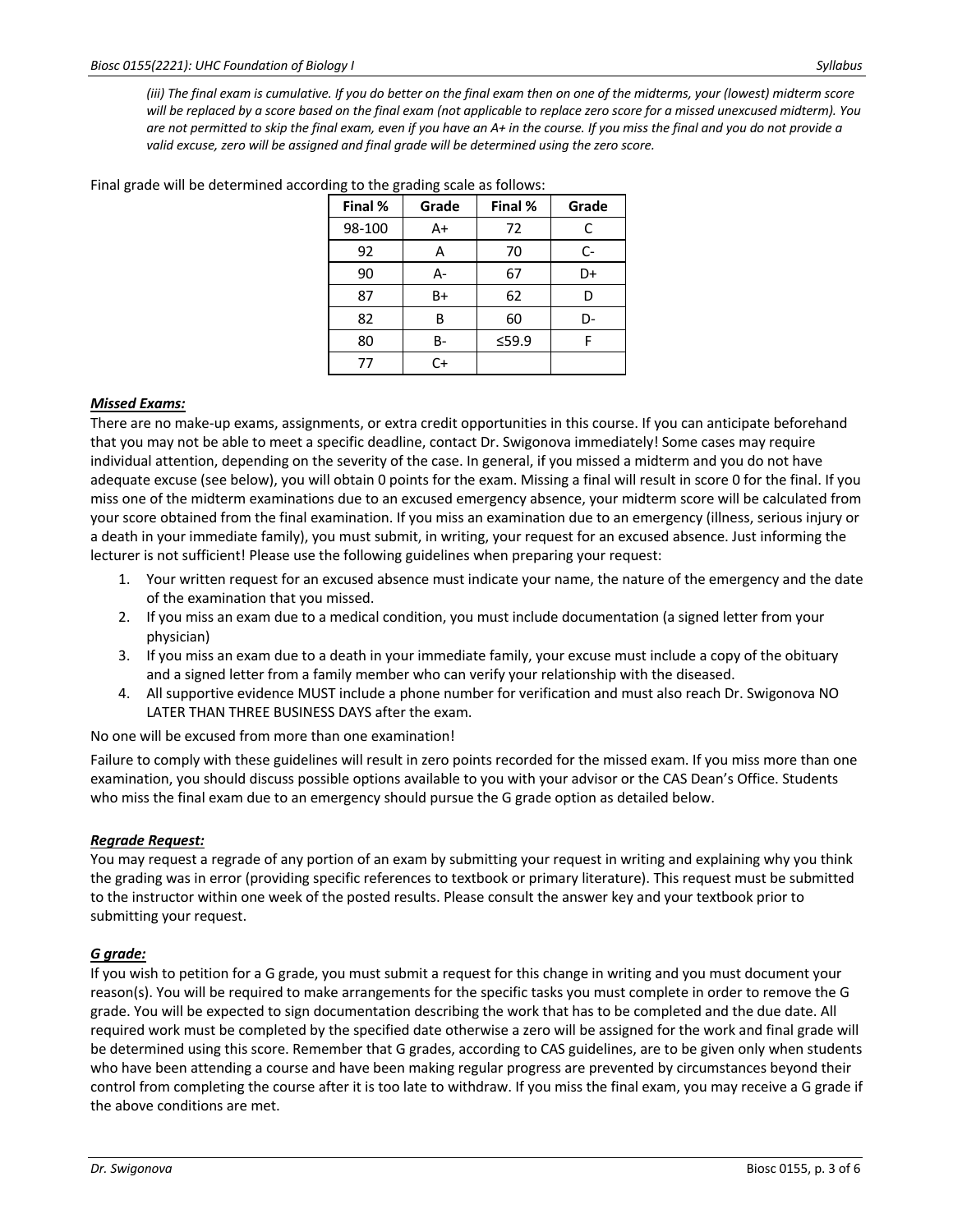### *Academic Integrity:*

Cheating/plagiarism will not be tolerated. Students suspected of violating the University of Pittsburgh Policy on Academic Integrity, from the February 1974 Senate Committee on Tenure and Academic Freedom reported to the Senate Council, will be required to participate in the outlined procedural process as initiated by the instructor. A minimum sanction of a zero score for the quiz or exam will be imposed. View the complete policy at: *www.cfo.pitt.edu/policies/policy/02/02- 03-02.html.*

### *Special Accommodations:*

If you have a disability for which you are, or may be, requesting an accommodation, you are encouraged to contact both the instructor for this course and the Office of Disability Resources and Services, 140 William Pitt Union, 412-648- 7890/412-624-3346 (Fax), as early as possible in the term. Disability Resources and Services will verify your disability and determine reasonable accommodations for this course.

### *Copyright notice:*

Many of the course materials I provide is my intellectual property and others are protected by copyright. You are welcome to use all the given class material for your private use. Posting my lectures, notes, exams, review packets, answers, keys, etc. or other course material on ANY website without my express written permission is a violation of the academic integrity code. Any student violating the copyright and intellectual property will be charged with a breach of academic integrity. United States copyright law, 17 USC section 101, et seq., in addition to University policy and procedures, prohibit unauthorized duplication or retransmission of course materials. See Library of Congress Copyright Office and the University Copyright Policy.

### *Statement on classroom recording:*

To ensure free and open discussion of ideas, students may not record classroom lectures, discussions and/or activities without the advance written permission of the instructor, and any such recording properly approved in advance can be used solely for the student's own private use.

### *E-mail Communication Policy:*

Each student is issued a University e-mail address (username@pitt.edu) upon admittance. This e-mail address may be used by the University for official communication with students. Students are expected to read e-mail sent to this account on a regular basis. Failure to read and react to University communications in a timely manner does not absolve the student from knowing and complying with the content of the communications. The University provides an e-mail forwarding service that allows students to read their e-mail via other service providers (e.g., Hotmail, AOL, Yahoo). Students that choose to forward their e-mail from their pitt.edu address to another address do so at their own risk. If email is lost as a result of forwarding, it does not absolve the student from responding to official communications sent to their University e-mail address. To forward e-mail sent to your University account, go to http://accounts.pitt.edu, log into your account, click on Edit Forwarding Addresses, and follow the instructions on the page.

Be sure to log out of your account when you have finished. For the full E-mail Communication Policy, go to www.bc.pitt.edu/policies/policy/09/09-10-01.html.

# *Take Care of Yourself:*

Do your best to maintain a healthy lifestyle this semester by eating well, exercising, avoiding drugs and alcohol, getting enough sleep, and taking time to relax. Despite what you might hear, using your time to take care of yourself will actually help you achieve your academic goals more than spending too much time studying. All of us benefit from support and guidance during times of struggle. There are many helpful resources available at Pitt. An important part of the college experience is learning how to ask for help. Take the time to learn about all that's available and take advantage of it. Ask for support sooner rather than later –this always helps. If you or anyone you know experiences any academic stress, difficult life events, or difficult feelings like anxiety or depression, we strongly encourage you to seek support. Consider reaching out to a friend, faculty or family member you trust for assistance connecting to the support that can help.

The University Counseling Center is here for you: call 412-648-7930 and visit their website. If you or someone you know is feeling suicidal, call someone immediately, day or night: University Counseling Center (UCC): 412 648-7930, University Counseling Center Mental Health Crisis Response: 412-648-7930 x1, Resolve Crisis Network: 888-796-8226 (888-7-YOU-CAN). If the situation is life threatening, call the Police: On-campus: Pitt Police: 412-268-2121, Off-campus: 911.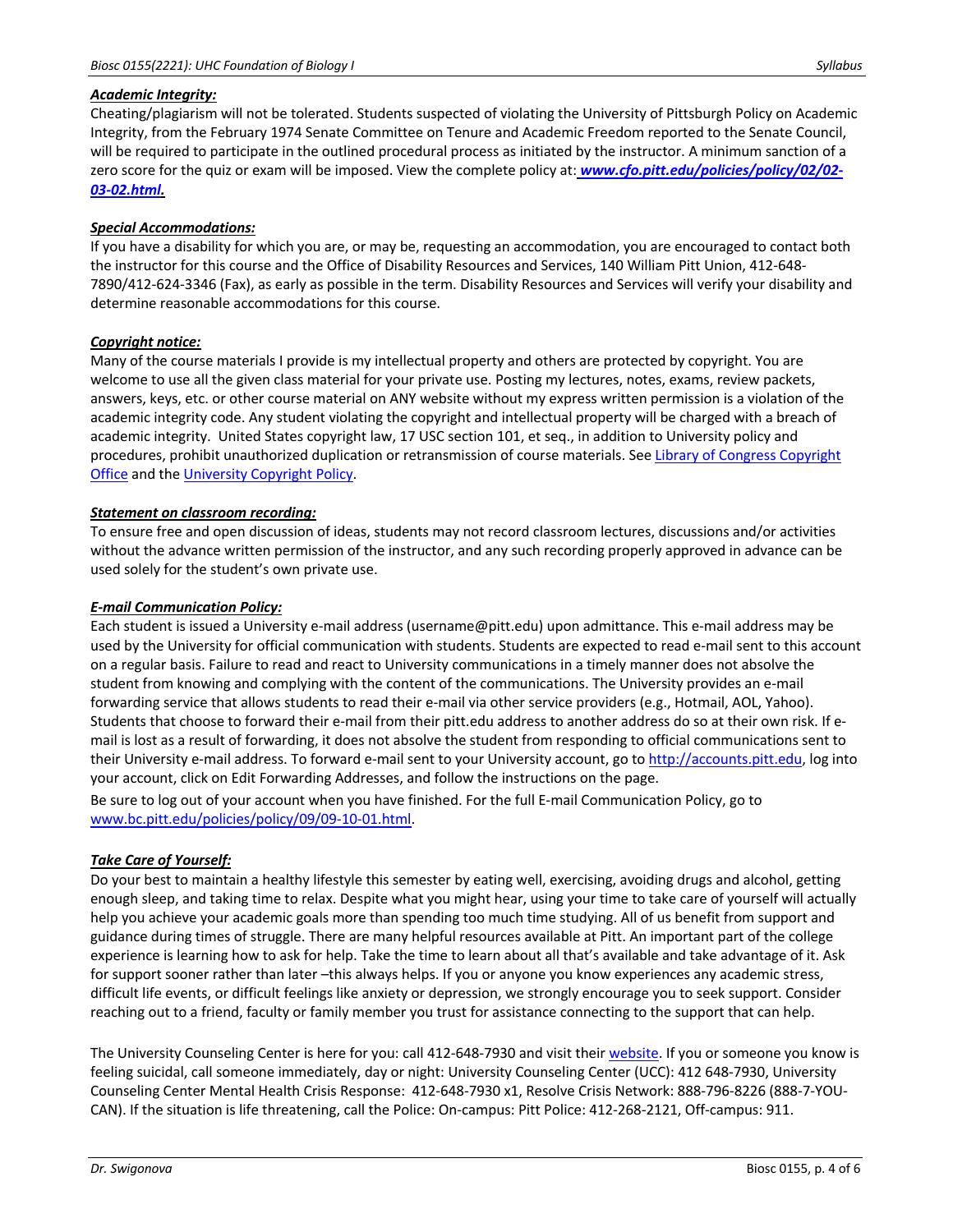# **CLASS SCHEDULE:**

### **Please note the dates and times of the exams to avoid any scheduling conflicts!**

*Lecture* topics are subjects to revision as the term progresses, you will be notified of changes during class and communications via Canvas announcements. Please read the associated chapter before lecture to be prepared for class discussion. *Exams* are scheduled as indicated and their dates will NOT change. All exams are conducted in person as hard copy exams. *Group Assignments (GA)* will be completed by all members of a collaborative group (see Canvas) and submitted by the leader. The group leader is responsible for making sure all members of the group reviewed the assignment before submission.

| Week                            |                | Date  | Topic                                                                                                                                                                                               | Assigned reading                |
|---------------------------------|----------------|-------|-----------------------------------------------------------------------------------------------------------------------------------------------------------------------------------------------------|---------------------------------|
| MOLECULES OF LIFE               | $\mathbf{1}$   | 8/31  | Welcome & administration. Characteristics and Origin of life<br>The scientific methods & intro to statistical analysis<br>• Worksheet: Prime of statistical methods in biology - due 9/1 by 11:59pm | Ch.1                            |
|                                 |                | 9/02  | Small molecules and chemistry of life<br>• Worksheet: Chemistry of biological systems                                                                                                               | Ch. 2.1, 2.2, 2.3               |
|                                 | $\overline{2}$ | 9/07  | Water is critical for life<br>• Worksheet: Simulating water                                                                                                                                         | Ch. 2.4                         |
|                                 |                | 9/09  | Protein structure and function<br>• Worksheet: Proteins and their structure<br>9/10 - Fall term add/drop period ends                                                                                | Ch. 3.1, 3.2                    |
|                                 | 3              | 9/14  | Carbohydrates and lipids<br>• Worksheet: Lipids and carbs                                                                                                                                           | Ch. 3.3, 3.4                    |
|                                 |                | 9/16  | • 3D visualization: Protein structure (gramicidin & insulin)<br>• WORKSHOP: Meet Dr. Jacob Durrant*                                                                                                 | Handout                         |
|                                 | 4              | 9/21  | Nucleic acids and the Central Dogma<br>• 3D visualization: Structure of DNA                                                                                                                         | Ch. 4.1 & 14.2, 14.3<br>Handout |
|                                 |                | 9/23  | Origins of life<br>• WORKSHOP: Meet Dr. VanDemark *                                                                                                                                                 | Ch. 4.2, 4.3, 4.4<br>Handout    |
|                                 | 5              | 9/28  | MIDTERM 1 - covers material & associated reviews of W1-W4                                                                                                                                           | Good Luck!                      |
| TURE AND FUNCTION<br>CELL STRUC |                | 9/30  | The cell structure and function<br>• Worksheet: Prokaryotic and eukaryotic cell                                                                                                                     | Ch.5                            |
|                                 | 6              | 10/05 | Structure of biological membranes<br>• Worksheet: Function of biological membranes                                                                                                                  | Ch. 6.1, 6.2                    |
|                                 |                | 10/07 | Transport across membrane<br>• Worksheet: Membrane transport                                                                                                                                        | Ch. 6.3, 6.4, 6.5               |
|                                 | $\overline{7}$ | 10/12 | Cell communication<br>• Worksheet: Principles of cell communication                                                                                                                                 | Ch.7                            |
|                                 |                | 10/14 | Receptors and signaling<br>• <b>WORKSHOP</b> : Meet Dr. Brodsky; CFTR structure & function*                                                                                                         | Handout                         |
|                                 | 8              | 10/19 | Energy transformations and ATP<br>• Worksheet:                                                                                                                                                      | Ch. 8.1, 8.2                    |
|                                 |                | 10/21 | Enzymes and metabolism<br>• Worksheet: Enzymes                                                                                                                                                      | Ch. 8.3, 8.4, 8.5               |
|                                 | 9              | 10/26 | Cellular energy harvest<br>• Worksheet: Cell and energy                                                                                                                                             | Ch. 9.1, 9.2                    |
|                                 |                | 10/28 | Metabolic pathways<br>• Worksheet: Microbial metabolic pathways                                                                                                                                     | Ch. 9.3, 9.4, 9.5               |